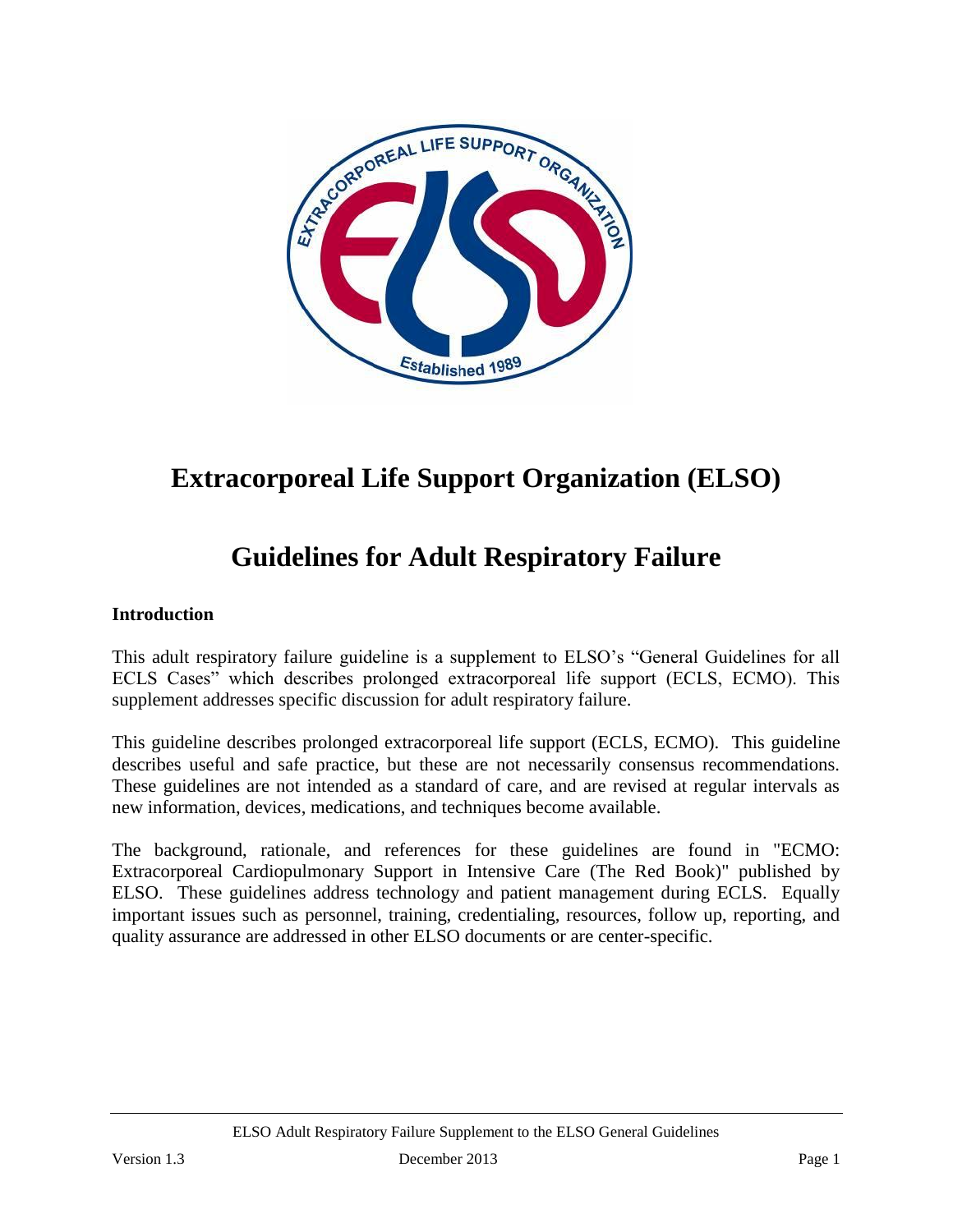# **Table of Contents**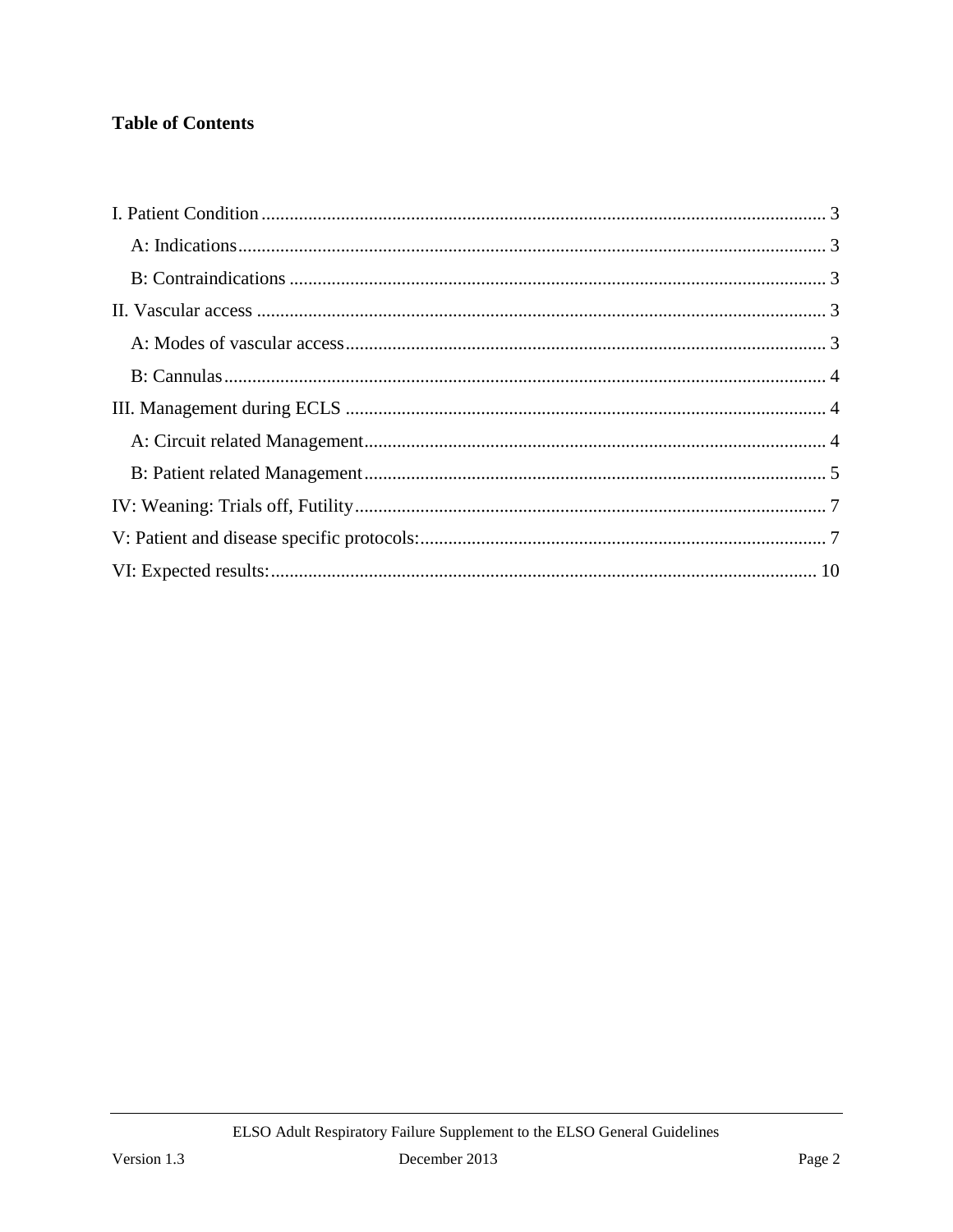# <span id="page-2-0"></span>**I. Patient Condition**

## <span id="page-2-1"></span>**A: Indications**

**1.** In hypoxic respiratory failure due to any cause (primary or secondary) ECLS should be considered when the risk of mortality is 50% or greater, and is indicated when the risk of mortality is 80% or greater.

a. 50% mortality risk is associated with a PaO2/FiO2 < 150 on FiO2 > 90% and/or Murray score 2-3.

b. 80% mortality risk is associated with a PaO2/FiO2  $< 100$  on FiO2  $> 90\%$  and/or Murray score 3-4 despite optimal care for 6 hours or more.

**2.** CO2 retention on mechanical ventilation despite high Pplat (>30 cm H2O)

**3.** Severe air leak syndromes

**4.** Need for intubation in a patient on lung transplant list

**5.** Immediate cardiac or respiratory collapse (PE, blocked airway, unresponsive to optimal care)

#### <span id="page-2-2"></span>**B: Contraindications**

There are no absolute contraindications to ECLS, as each patient is considered individually with respect to risks and benefits. There are conditions, however, that are associated with a poor outcome despite ECLS, and can be considered relative contraindications.

**1.** Mechanical ventilation at high settings (FiO2 > .9, P-plat > 30) for7 days or more

**2.** Major pharmacologic immunosuppression (absolute neutrophil count <400/mm3)

**3.** CNS hemorrhage that is recent or expanding

**4.** Non recoverable co morbidity such as major CNS damage or terminal malignancy

**5.** Age: no specific age contraindication but consider increasing risk with increasing age

# <span id="page-2-3"></span>**II. Vascular access**

#### <span id="page-2-4"></span>**A: Modes of vascular access**

**1. Stable patients:** VV is preferred for adult respiratory failure when cardiac function is adequate or moderately depressed. VA is preferred if cardiac function is moderately to severely depressed and cardiac support is also required. Patients with severe respiratory failure and secondary cardiac failure may improve on VV support alone. VV access may be by femoral and jugular veins with 2 cannulas or a double lumen cannula via the jugular vein.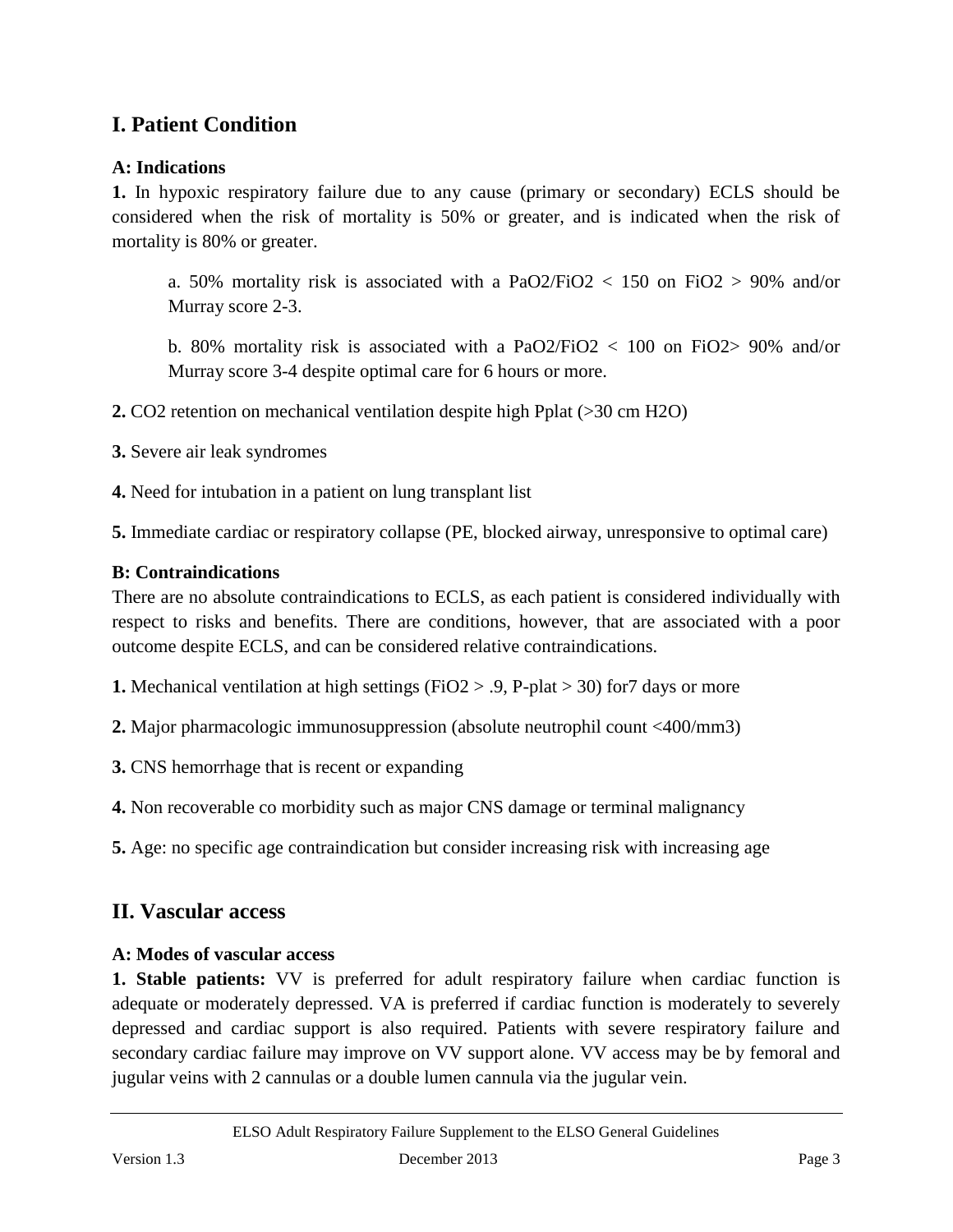**2. Selective CO2 removal:** AV access may be considered for selective CO2 removal in hypercapnic states.

Low flow VV with a pump can be used for selective CO2 removal when the risk of arterial complication is unacceptable.

**3. Unstable patients:** If very unstable, **VA access** via IJ or femoral vein and fem artery is preferred. VAV may be used for concomitant heart and lung failure to supplement upper body oxygenation. If cardiac function recovers before lung function, access can be converted to VV.

#### <span id="page-3-0"></span>**B: Cannulas**

**1. Modes:** Percutaneous access is possible in most adult patients. Ultrasound and fluoroscopy can facilitate cannulation. In the absence of imaging, the placement of conventional IV catheters first to verify position by pressure measurement can be followed by the placement of larger cannulas over a wire.

**2. Cannulas:** A large double lumen cannula, or two large (23-31 Fr) venous cannulas are required: IVC via femoral vein for drainage and right atrial via the jugular or opposite femoral for blood return.

For selective venovenous CO2 removal 15 Fr double lumen cannulae will deliver adequate blood flow for total CO2 removal.

For arteriovenous CO2 removal, a 10 to 12 Fr arterial and 14 to 16 Fr venous cannulae provide adequate flow for total CO2 removal.

# <span id="page-3-1"></span>**III. Management during ECLS**

## <span id="page-3-2"></span>**A: Circuit related Management**

**1. Blood flow:** Flow: 50-80 cc/drykg/min. Max initially, then lowest flow to maintain SaO2>80- 85% at rest vent settings.

Calculate DO2/VO2 frequently: Circuit DO2 (flow x outlet-inlet O2content) plus pt lung DO2, =total DO2, related to VO2 (3cc/kg/min.)

Goal: DO2:VO2 > 3 (Corresponds to SvO2 25-30% less than SaO2)

**2**. **Oxygenation**: In the absence of lung function, VV access can supply all metabolic oxygen requirements. The arterial saturation is usually 80-85%, but may be 75-80% (PaO2 45-55). The lower recirculation with the three cannula or double lumen VV approach results in arterial saturations of 85% to 92%. This is ample oxyhemoglobin saturation for normal systemic oxygen delivery as long as the cardiac output and hemoglobin concentration are adequate to maintain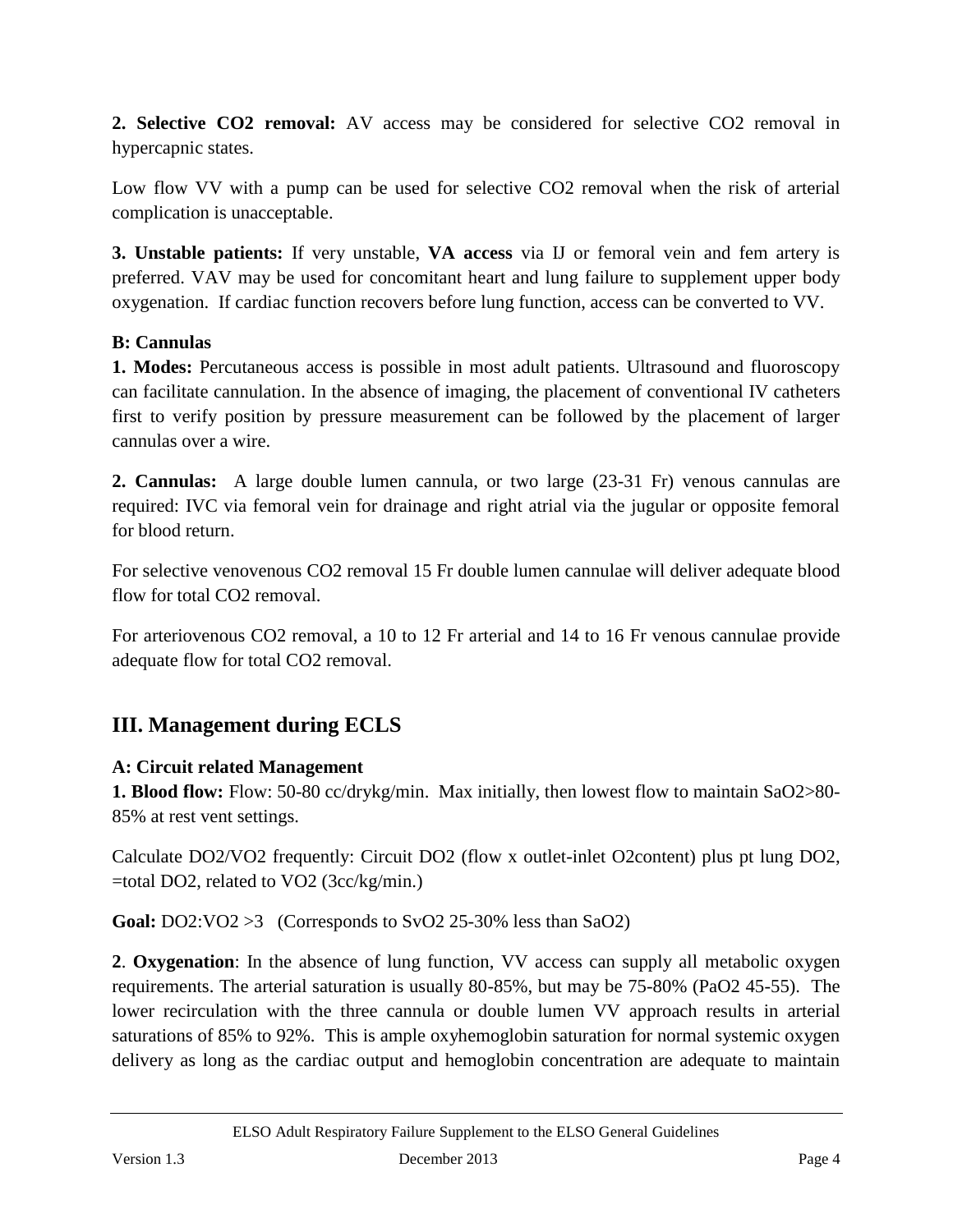DO2 three times VO2. However the ICU staff may be uncomfortable with arterial saturation under 90, and education regarding oxygen delivery is important. Avoid the temptation to turn up the ventilator settings or FiO2 above rest settings during VV support.

**3. CO2 removal:** Patient PaCO2 is controlled by the sweep gas flow. When the circuit and blood flow are planned for oxygenation, CO2 removal can be excessive, and the sweep gas flow is titrated to maintain PaCO2 at 40 mmHg (usually 1:1 to blood flow). .For selective CO2 removal blood flow can be as low as 1L/min and sweep gas can be up to 15L/min, titrated to maintain PaCO2 at 40 mmHg.

**4. Anticoagulation:** Heparin bolus before cannulation, and heparin infusion to maintain ACT 180-200 seconds or PTT 40-50 seconds.

## <span id="page-4-0"></span>**B: Patient related Management**

**1. Hemodynamics**: On VA support, SvO2 can be used to guide hemodynamic management as discussed in the general guidelines. On VV support there is no direct hemodynamic support provided by the extracorporeal circuit. The patient should be managed with inotropes, vasodilators, blood volume replacement etc. as if the patient were not on extracorporeal support. Echocardiography is an excellent tool to assess hemodynamic function and help guide management during VV ECLS.

**2. Ventilator management:** Patients are on high FiO2 and ventilator settings during cannulation. The goal of ventilator management on ECLS is to use  $FiO2 < 0.4$ , and nondamaging "rest settings (PPlat<25)" In many patients the lung may proceed to total consolidation before recovery occurs, but this might be avoided by maintaining some inflation pressure as high pressures are decreased, and by supplying nitrogen to prevent adsorption atelectasis. Each patient is different, but a general algorithm for ventilator management is:

**a) First 24 hours:** moderate to heavy sedation.

Pressure controlled ventilation at 25/15, I:E 2:1, rate 5, FiO2 50% ,FiN2 50% If initial PaCO2>50, increase sweep slowly to bring PaCO2 down slowly, 10-20 mmHg/hour

**b) After 24-48 hours:** (Stable hemodynamics off pressors, fluid balance underway, sepsis Rx underway) moderate to minimal sedation.

Pressure controlled vent at 20/10. I:E 2:1, rate 5 plus spontaneous breaths, FiO2 .2-.4, FiN2 60-80%. (rest settings)

**c) After 48 hours** Minimal to no sedation.

PCV as above or CPAP20 plus spontaneous breathing. Trach or extubate within 3-5 days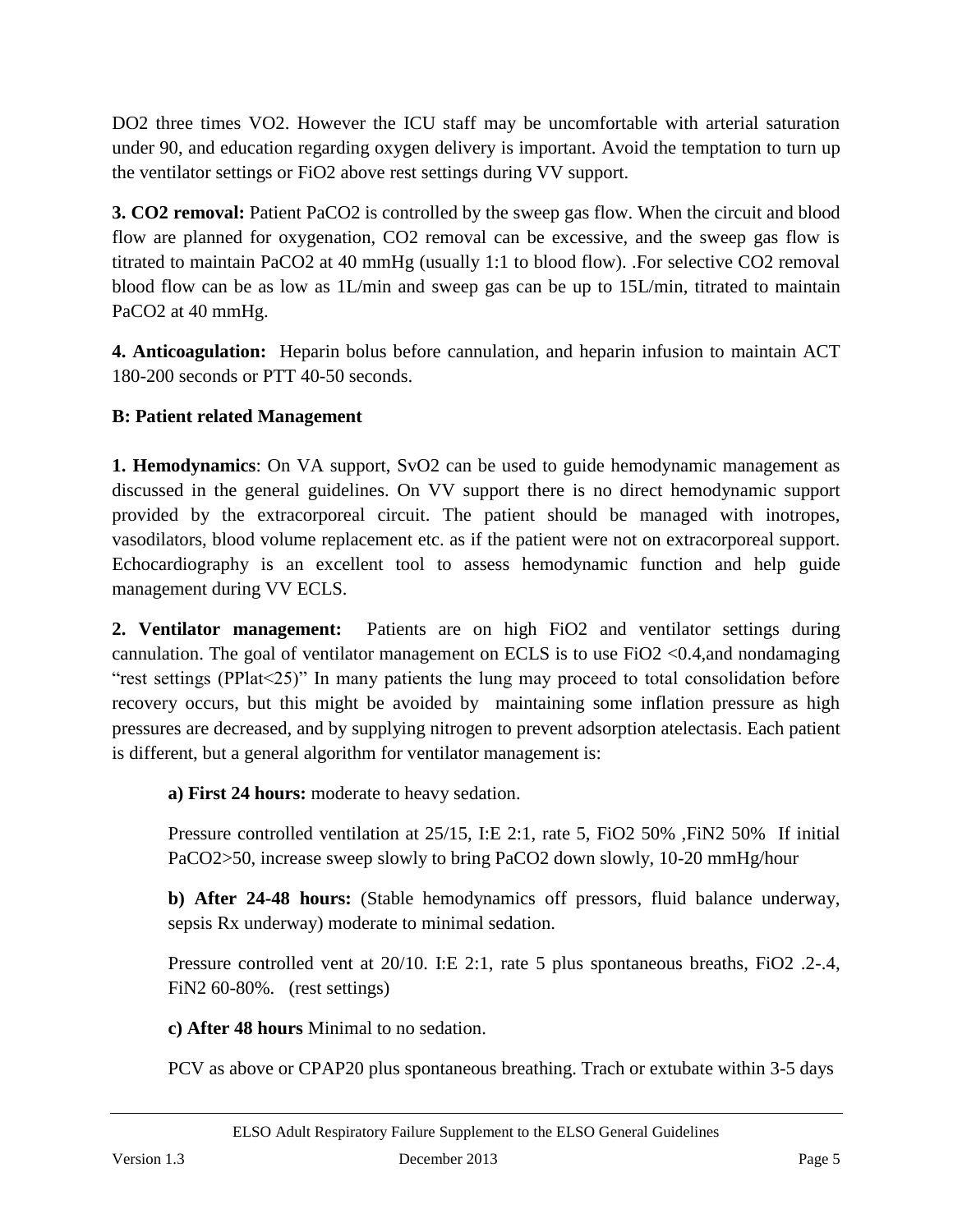**d) CO2 clearance mode:** If the primary goal is CO2 clearance (asthma, COPD exacerbation, avoiding high P in ARDS, Bronchoplueral fistula, weaning from severe ARDS)

VV access, DLC via IJ preferred. Cannula can be smaller size, but should allow 1 L/min flow. Recirculation is acceptable. Use a full size oxygenator. Consider adding a post-pre shunt to allow 2-3L/min flow through the oxygenator to avoid clotting.

Regulate patient return flow with Hoffman clamp and flow meter to .5-1.5 L/Min to maintain PaCO2 40.

**e) Recruiting trials**: None until significant aeration on CXR and > 100cc/ min tidal volume.

After aeration, Cilley test. (increase FiO2 to 1.0 with no other changes . Positive test is rapid increase to SaO2 100%) If positive Cilley test, start recruitment: CPAP with spontaneous breathing at 25cm H2O. OR PSV at 25/10 rate 5, I:E 3:1, 10 min/hr. then return to rest settings. Readjust flow if recruitment is successful. No airway PPlat >25.

- **3: Sedation.** See general guidelines
- **4: Blood volume.** See general guidelines
- **5: Temperature.** See general guidelines
- **6: Renal and nutrition.** See general guidelines
- **7: Infection and Antibiotics.** See general guidelines

#### **8: Positioning and Activity Management:**

After 24-48 hours, sitting several hours/ day. Prone positioning if there is posterior consolidation with some open lung anteriorly. Be careful not to dislodge cannulas. Exercise in bed. Progress to sitting bedside, standing, walking as tolerated.

Increase flow and sweep during activity to maintain goal SaO2 and PaCO2.

**9: Bleeding.** For bleeding, 1. Decrease heparin to ACT 180 sec, D/C heparin if still bleeding 2. Platelet transfusion 3.FFP for factors, VWF replacement. 4. Check d dimers, If present anti fibrinolytics, Change circuit? 5. Local control, reop as needed with a low threshold. See general guidelines for alternatives

**10. Procedures.** See general guidelines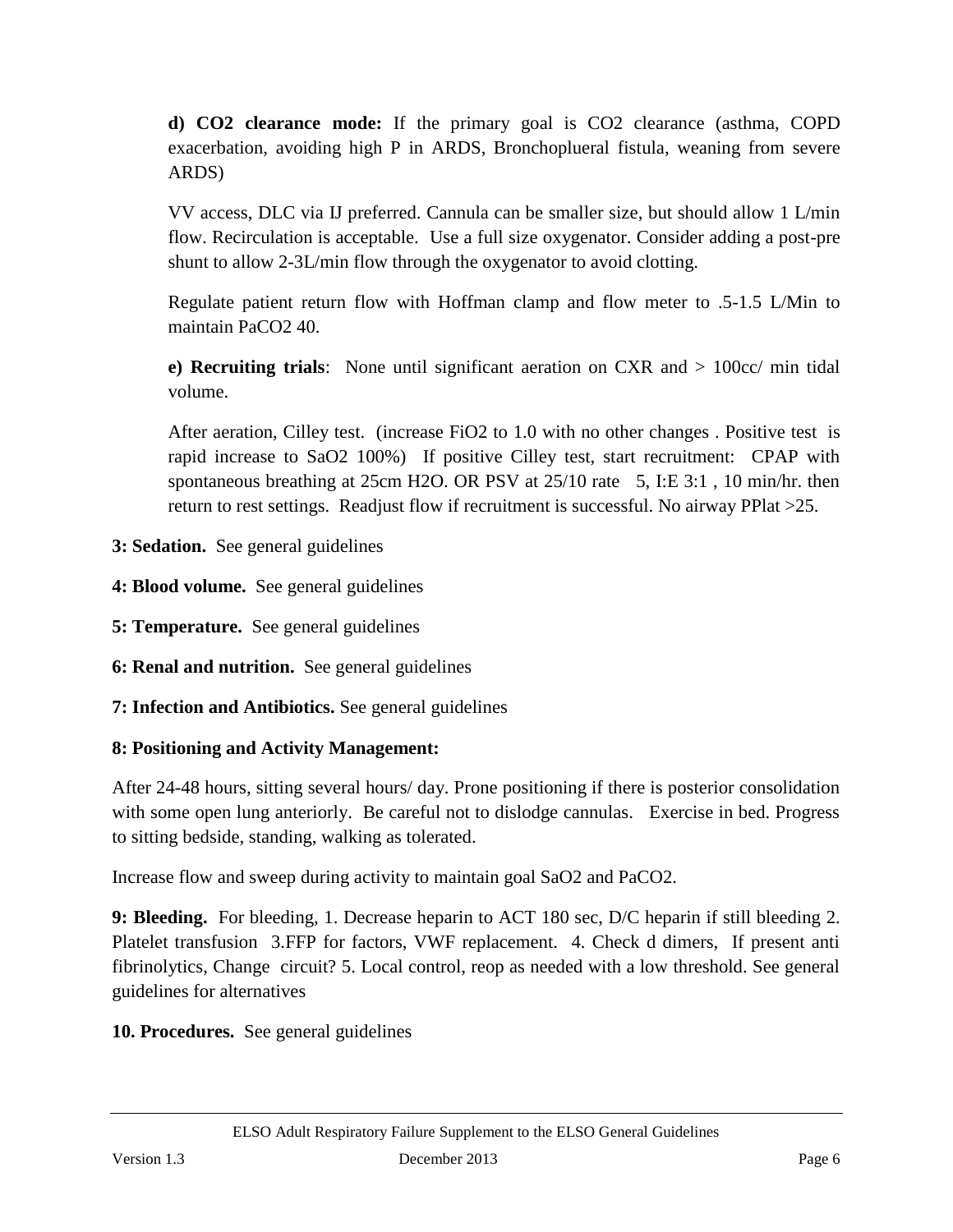# <span id="page-6-0"></span>**IV: Weaning: Trials off, Futility**

**A: Weaning.** Decrease flow in steps to 1L/min at sweep 100% OR decrease flow to 2L/min then decrease sweep FiO2 to maintain SaO2 > 95%.

When SaO2 stable on these settings, on VV, trial off by clamping sweep on vent rest settings PSV or CPAP 20 cm H2O. If SaO2 > 95and PaCO2 <50 x 60 mins, come off.

If PaCO2 >50 stay on at low flow, go to selective CO2 clearance mode.

**B: Trial Off.** See general guidelines.

**C: Decannulation.** See general guidelines.

**D: Futility.** See general guidelines.

## <span id="page-6-1"></span>**V: Patient and disease specific protocols:**

**A: Bronchoscopy** and airway lavage are facilitated by extracorporeal support and should be used as indicated. Lighter sedation, prone positioning, and chest PT may allow mobilization of distal secretions and may reduce the need for bronchoscopy.

**B: Management of air leaks:** Chest tube placement is frequently accompanied by bleeding complications and need for thoracotomy, so a conservative approach is often taken to pneumothoraces. **A small pneumothorax** (estimated 50% or less with no hemodynamic compromise and no enlargement over time) can be managed by waiting for absorption with no specific treatment. **A symptomatic pneumothorax** ( $>$  50%, enlarging, or causing hemodynamic compromise) should be treated by external drainage, although a small tube can be used with appropriate preparation (see section IV:9). **Massive air leak** or bronchopleural fistula (less than half of the inspired volume comes out as expired volume) can be managed by ECLS, in fact it is sometimes a specific indication for ECLS.

As in any bronchopleural fistula, the first objective is to evacuate the pleural space so that the lung contacts the chest wall, leading to adhesions with closure of the visceral pleura.

During ECLS this can almost always be managed by a single chest tube placed on high continuous suction (20-50 cm/H2O), then limiting inspiratory pressure and volume. In some cases, it may be necessary to manage the airway by continuous positive airway pressure at 10, 5 or even 0 cm/H2O for hours or days leading to total atelectasis. When the air leak has sealed, airway pressure is gradually added until conventional rest settings are reached.

Recruitment of the totally atelectatic lung may take one or more days.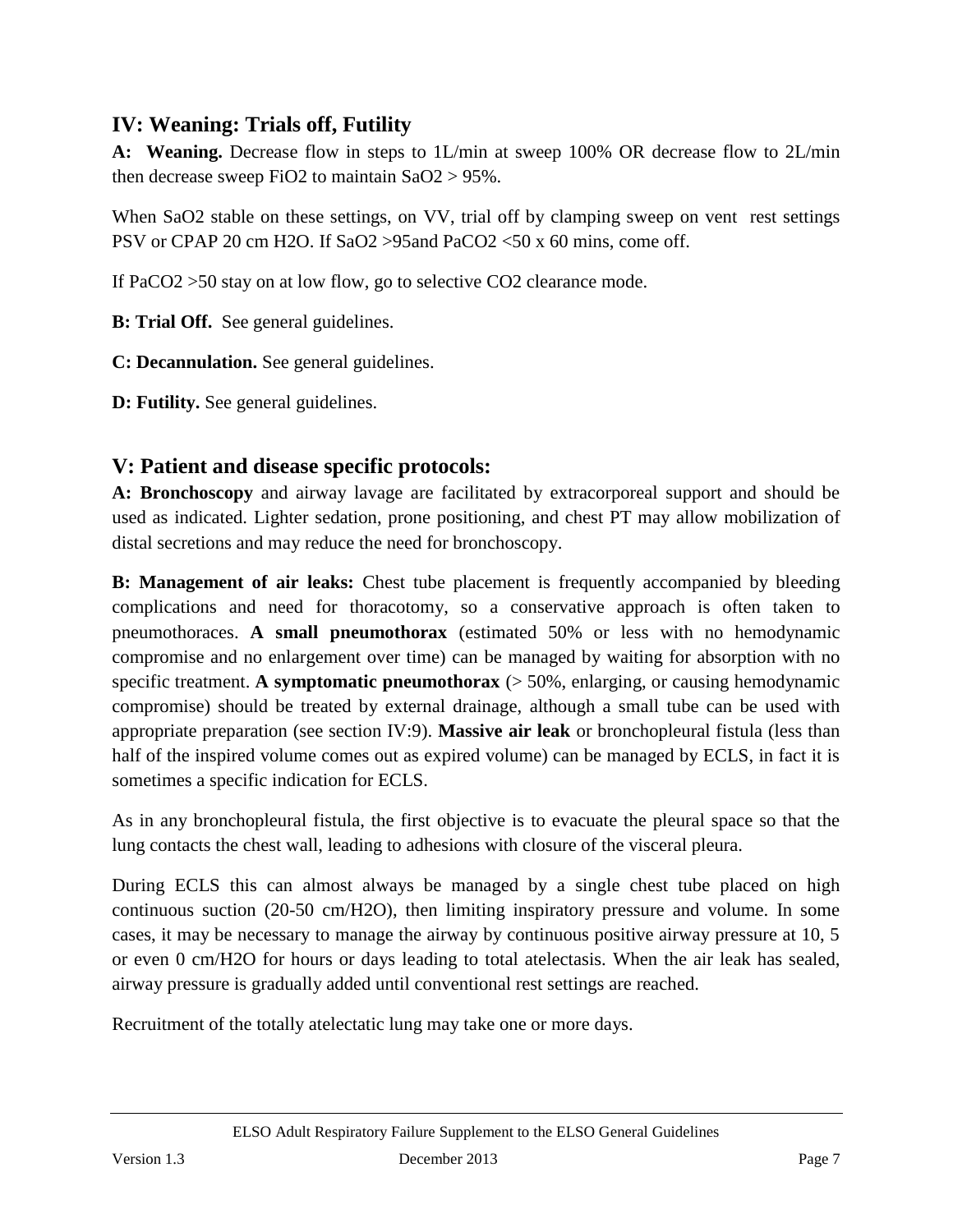Bronchopleural fistula with a massive air leak **directly from a bronchus or the trachea** (after lung resection or trauma for example) should be managed initially as outlined above, but direct endoscopic or thoracotomy closure is often required.

# **C: Selective CO2 removal**

For status asthmaticus and other conditions in which blood PaCO2 is very high, reduce the blood pCO2 gradually to avoid acid base imbalance or cerebral complications. A suggested rate of decreasing arterial pCO2 is 20 mmHg/hr. When selective CO2 removal is used to treat permissive hypercarbia and to achieve rest lung settings in ARDS, CO2 can be normalized at acceptable rest lung settings with low blood flow (20% of cardiac output). If the lung failure is severe this can result in major hypoxemia. If the cardiac output and hemoglobin concentration are adequate, arterial saturation as low as 75% is safe and well tolerated. However, increasing extracorporeal blood flow to improve oxygenation is preferable to increasing ventilator pressure or FiO2 when selective CO2 removal is used. This is not an option with arteriovenous CO2 removal. . In choosing the cannulation approach in such patients it is important not to undersize the cannula so that the maximum flow is less than the required flow to facilitate oxygenation.

## **D: Pulmonary embolism**

Many patients with primary or secondary ARDS will have small (segmental) pulmonary emboli on contrast CT or angiography. Such emboli do not require any specific treatment aside from the heparinization which accompanies ECLS. When **major or massive pulmonary embolism** is the cause of respiratory/cardiac failure, venoarterial ECLS is very successful management if cannulation and extracorporeal support can be instituted before brain injury occurs. After VA access and successful ECLS is established, document the extent of pulmonary embolism by appropriate imaging studies. Massive pulmonary emboli will usually resolve or move into segmental branches within 48-72 hours of ECLS support. Heparinization is required for the circuit, and adding thrombolytic drugs to speed up clot lysis often results in extensive spontaneous bleeding, so it is best to avoid lytics. The patient can be weaned from ECLS then from ventilation and managed by pulmonary embolism prophylaxis. Almost all such patients are managed with placement of an inferior vena caval filter.

## **E: ARDS from secondary lung injury (following shock, trauma, sepsis, etc.)**

Once the patient is on ECLS support there is a temptation to be less aggressive treating the primary problem, however this is generally a mistake. The threshold for operations should be lower rather than higher despite ECLS and anticoagulation (for example pancreatic resection and drainage for necrotizing pancreatitis, fasciotomy and/or amputation for compartment syndromes and gangrene, excision and drainage of abscesses, etc.).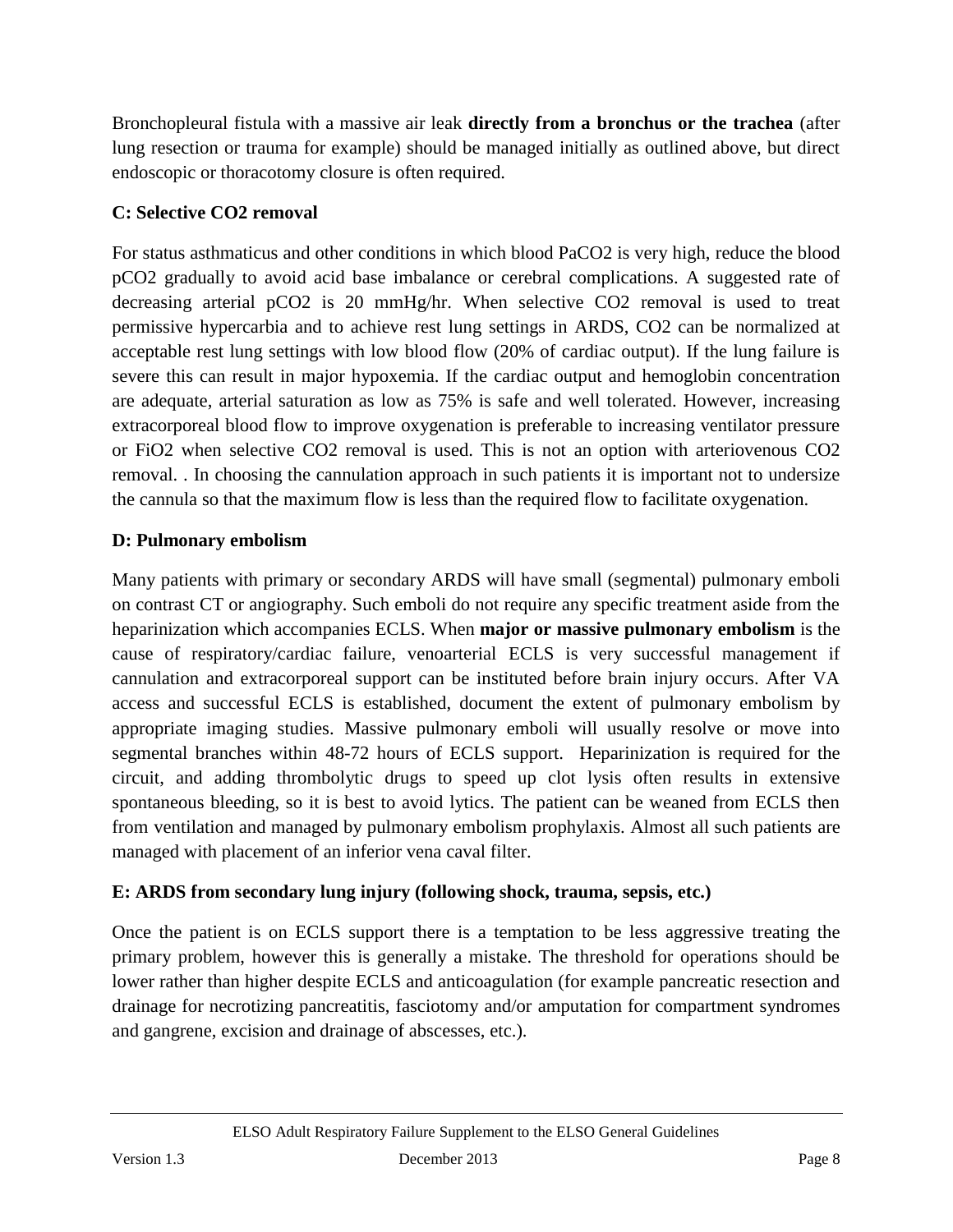### **F: Fluid overload**

ECLS offers the opportunity to treat massive fluid overload easily. Adequate renal perfusion through native cardiac output or through VA perfusion can be assured minute to minute with appropriate management. As long as renal perfusion is adequate pharmacologic diuresis can be instituted and maintained even in septic patients with active capillary leak. Continuous hemofiltration can and should be added to the circuit if pharmacologic diuresis is inadequate. The hourly fluid balance goal should be set (typically -100 to 300 cc/hr for adults) and maintained until normal extracellular fluid volume is reached (no systemic edema, within 5% of "dry" weight). Although normal renal function can usually be maintained, the life threatening condition is respiratory failure. Even if acute renal failure follows ECLS, it will resolve to normal renal function within six months in 90% of cases.

#### **G. Post ECLS recovery and management**

A patient is weaned off ECLS on lung-protective ventilator settings as described in V. If respiratory function is tenuous the vascular access catheters can be left in place as described in V. Once the patient is off ECLS ventilator weaning continues per unit protocol. There is a tendency to drift into positive fluid balance, more sedation, increasing ventilator settings which should be carefully avoided. If tracheostomy was not done during ECLS it should be done as soon as anticoagulation is reversed in most cases to facilitate ventilator weaning and minimize pharyngeal airway contamination and pneumonia. Patients who experience severe lung injury from necrotizing pneumonia, or from very high plateau pressures prior to ECLS will have the physiologic syndrome of very high alveolar level dead space. This is characterized by adequate oxygenation on low FiO2 but CO2 retention, respiratory acidosis, the need for hyperventilation (either spontaneous or via the ventilator) to maintain PaCO2 under 60, and an emphysematous(honeycomb) appearance on chest x-ray or CT scan. This condition has the characteristics of chronic irreversible obstructive lung disease, however this condition almost always reverts to normal within 1-6 weeks. It is analogous to the condition of alveolar level dead space CO2 retention that occurs in children with severe staphylococcal pneumonia leaving large bullae at the alveolar level. These conditions heal by contracture eliminating the alveolar level dead space.

Post ECMO: Be careful! 10% of post ECMO pts die in hospital Stay in the home ICU until off vent x 24 hours.Avoid return to sedation and more ventilation. Scan for DVT within 48 hours of coming off ECMO. Consider IVC filter if there are signs of DVT.

## **H. Lung biopsy**

The cause of severe respiratory failure may be unknown when the patient is started on ECLS. Although lung biopsy is the next step in diagnosis, it is potentially dangerous in patients on ECLS with anticoagulation. If pulmonary function rapidly improves during ECLS (the first few